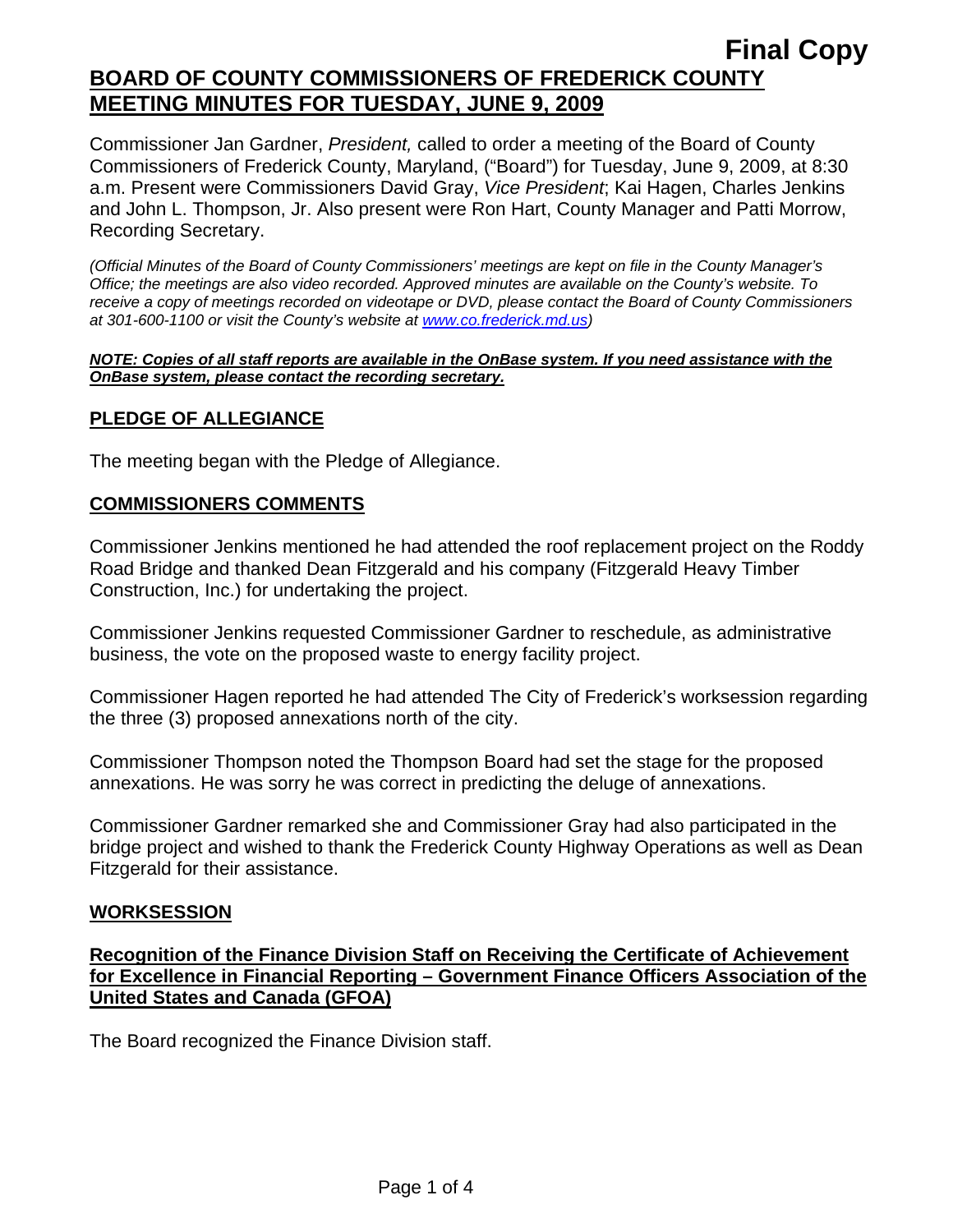#### **PUBLIC HEARING**

## **Request to Amend Condition No. 26 from Rezoning Ordinance #04-03-347 (Linton at Ballenger Planned Unit Development) - Tim Goodfellow, Planning Division**

Commissioner Jenkins disclosed he had received a campaign contribution from Stuart Terl, an officer of The Drees Company.

A public hearing was held, as duly advertised, on a request to amend condition #26 from Rezoning Ordinance #04-03-347 to allow accumulation of unrecorded lots to be recorded in subsequent years.

Mr. Goodfellow presented the staff report. Eric Soter and Mark Depo, Planning Division and Kathy Mitchell, Office of the County Attorney, participated in the discussion.

Andrew DiPasquale, Esquire, Miles and Stockbridge; Mark Friis, Rodgers Consulting and Stuart Terl, The Drees Company, commented on the request on behalf of the applicant.

There were no public comments.

Commissioner Hagen moved to amend condition #26 from Rezoning Ordinance #04-03-347 changing the lot recordation cap from 150-225 maximum per year. Commissioner Jenkins seconded the motion that passed 3-2 with Commissioners Gray and Thompson opposed.

(A copy of Ordinance #09-25-529 can be obtained in the County Manager's Office or from the county's website, [www.co.frederick.md.us\)](www.co.frederick.md.us)

#### **WORKSESSION**

#### **Discussion of Ownership of the Jefferson Tech Park Bridge - Board of County Commissioners**

Commissioner Gardner summarized the history of the acceptance of the bridge into the county road system. Staff had a concern about owning a bridge over a major highway. A proffer was drafted to try to resolve the issue. State Highway Administration (SHA) proposed a road transfer of state roads to the county in exchange for maintaining the ownership of the bridge.

Galen Clagett, District 3A, Maryland House of Delegates, summarized his involvement in the project.

Neil Pederson, Administrator; Steve Foster, Chief of Engineering Access Permit Division; and David Coyne, District 7 Engineer, SHA, commented on the proposed road transfer.

Public comment was heard from: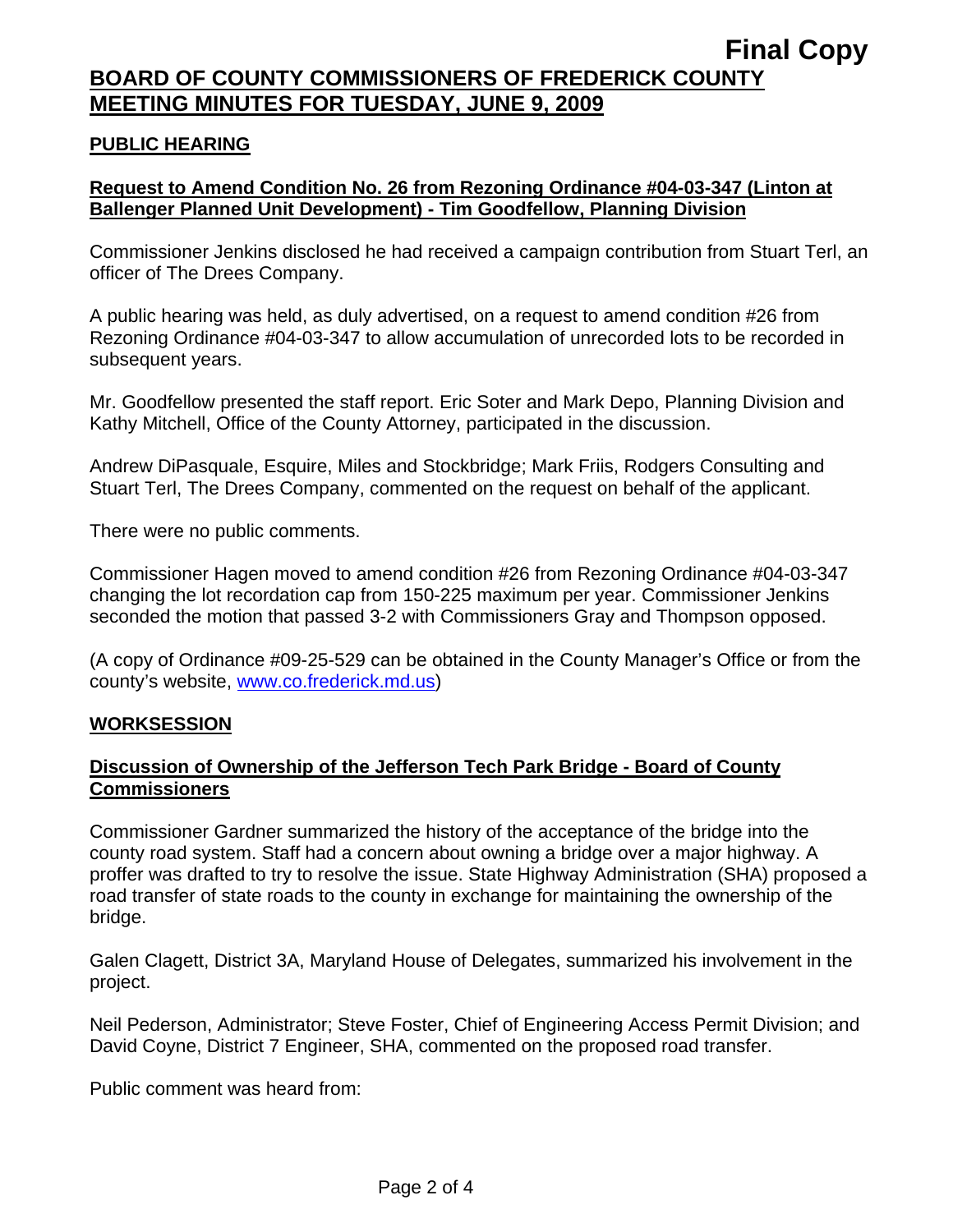- Krista McGowan, Esquire, Miles and Stockbridge
- Brad Kline, Jefferson Park

Al Hudak, Public Works Division, commented on the road transfer options.

Keenan Rice, MuniCap, Inc., commented on the revenue side of the Jefferson Tech Park project.

Commissioner Gardner suggested a compromise with the developer contributing \$500,000 for 10 years to cover costs.

Mr. Kline indicated the developer had no interest in a three way agreement.

It was indicated the issue would be rescheduled to a meeting to be scheduled for July 7, 2009. Public Works Division would provide an estimate of highway maintenance involved with the proposed road transfers.

## **Appointments to the Deferred Loan Program – Loan Review Committee – Joyce Grossnickle, County Manager's Office**

There were no public comments.

Commissioner Hagen moved to appoint Jim Schmersahl to serve as the Affordable Housing Council (AHC) representative and Mickey Fyock to serve as the AHC alternate representative on the Loan Review Committee for unexpired terms to expire June 30, 2011. Commissioner Gray seconded the motion that passed 5-0.

#### **COMMISSIONERS COMMENTS**

Commissioner Thompson commented on the proposed City of Frederick annexations.

#### **PUBLIC COMMENTS (3 MINUTE PRESENTATION)**

None.

#### **QUESTIONS – PRESS**

None.

#### **ADJOURN**

The meeting adjourned at 11:45 a.m.